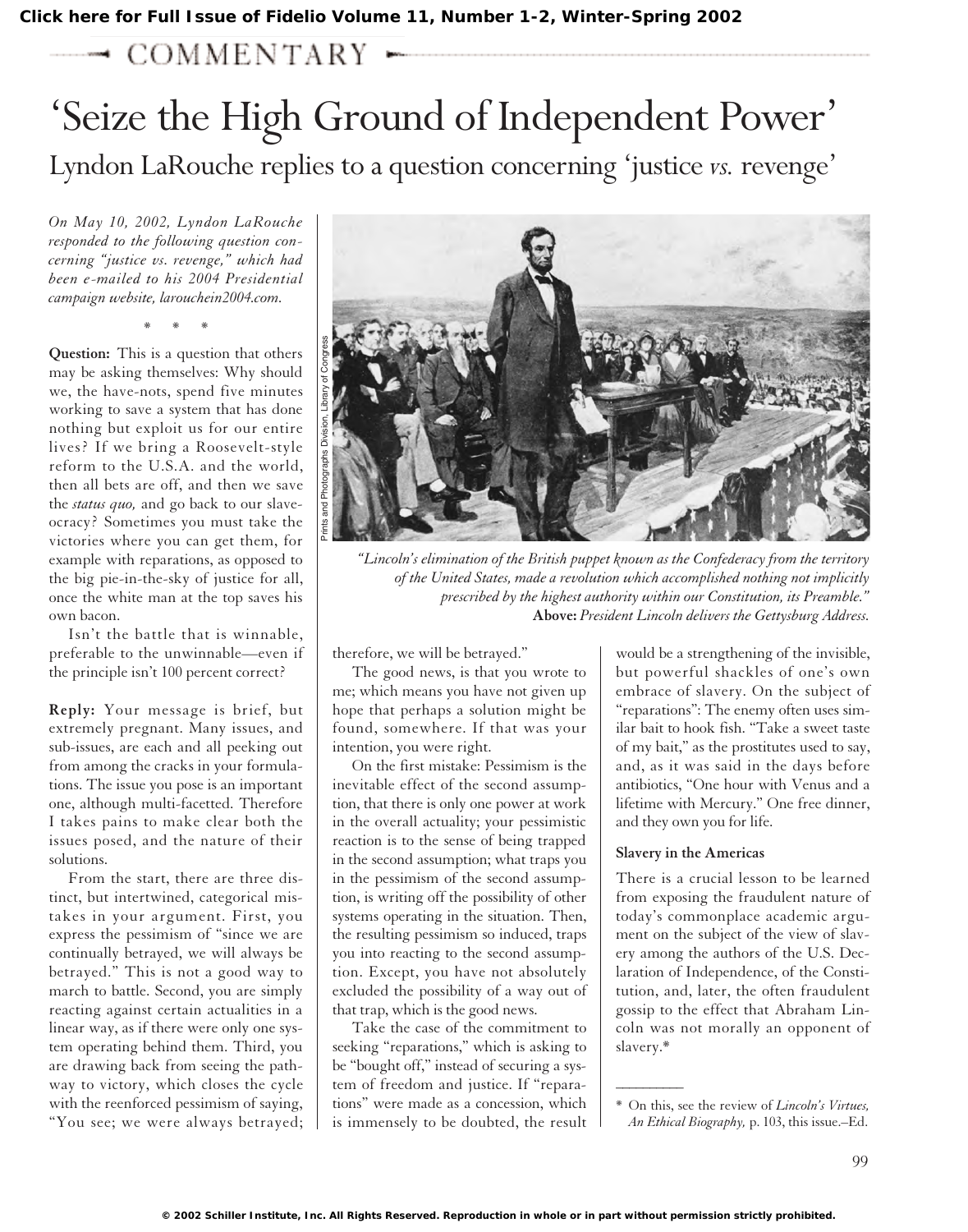The actuality of these cases provides an important lesson in the realities of winning the cause of freedom. This example exposes more clearly the problem of method expressed in your message.

Look at the history of slavery in Eighteenth- and Nineteenth-century U.S. North America as a paradigm for the general problem we face still inside the U.S.A. today. The traffic of captured African slaves into the Americas was the successive and combined practice of the Portuguese, Spanish, Dutch, and English/British monarchies. At the close of the Eighteenth century, the British East India Company decided that the slave-traffic was less profitable than the opium trade, so they effectively sub-contracted the slave-trade to Portuguese and Spanish traders, with French participation from the Caribbean side. From about the 1820's, there was a vast expansion of slavery in the U.S.A., with an accompanying reopening of the scope of the slave-trade under the Democratic Party of Andrew Jackson, Martin van Buren, Polk, Pierce, and Buchanan. During this period, the British pretended to be antislave-trade, while the British monarchy simply sub-contracted the British-protected transport of captured African

slaves, as a business concession awarded to the Spanish monarchy, which eagerly accepted the arrangement.

Come the middle of the Eighteenth century. Slavery existed in the American colonies, and had a strong base of political support in two of these colonies, South Carolina and Georgia. In Virginia, there was a strong impulse on all leading American patriots, to use victory in the struggle for independence, as the occasion for a generalized manumission of slaves. This division is reflected in Constitutional provisions fought out during 1787-1789.

What was the Constitutional problem, prior to approximately 1820? How does this compare with the kindred problem faced by President Abraham Lincoln during 1861-1863? How did the 1877 compromise lead to the introduction of "Jim Crow" by means of later two Presidencies, of Democratic candidate Grover Cleveland, and to the revival of the Ku Klux Klan by sitting U.S. President Woodrow Wilson? This is a crucial lesson in the principles of real-life history, a lesson which is rarely understood even among academic specialists today. It is a lesson which all of the opponents, and most among the leading successors of the Rev. Martin Luther King, either never learned, or



*"The untimely death of Franklin Roosevelt, enabled Roosevelt foes organized around the Churchill gang to begin reversing the New Deal from almost the moment the news of Roosevelt's death reached Washington."* **Above:** *President Roosevelt presents "The Four Freedoms."*

did not comprehend its meaning for practice.

Slavery was not merely a legal form of property under the British monarchy. The spread of the pro-"slavery-as-property" ideology of English philosophical liberal John Locke, during the 1688- 1689 transition of the English throne to the East India Company tyranny of William of Orange, produced a wave of moral decadence in the North American colonies. Under the galloping decadence of the new, British monarchy, beginning 1714, Britain of the famous liberal "Age of Walpole" was swept by waves of moral degeneracy, from the top down. Jonathan Swift's *Gulliver's Travels,* are allegorical portraits of the decadence of Britain then. Hogarth's drawings depict that Liberalism, variously in action, or stupefied into a state of inaction. Cotton Mather depicts the spill-over of this into English-speaking North America.

For comparison, see slavery and related practices in the Ibero-American colonies of Spain and Brazil. In Mexico, for example, Spanish authorities created vast estates, virtual empires, reducing much of the large indigenous Mexican population to serfdom.

Thus, at every point in the history of the Americas, the precondition for freeing the serfs and slaves of the Americas, was a revolutionary break with the socalled "mother country," expelling reactionary dogmas, such as Locke's "Life, Liberty, and Property," from the status of laws embedded in recognized property-right (i.e., "shareholder value"). This meant that the possibility of freeing serfs and slaves, required, in every case, a "revolutionary" overthrow of the existing legal system of government. This must be done, either by the government's institution of a constitutional reform of the standards for definition of law, or an overturn of the government which refused to make such constitutional reforms.

To accomplish the result, a reform, such as generalized manumission, were not a true solution. There must be the force of law. This meant, that the slaves in English-speaking North America would never be free, unless either the